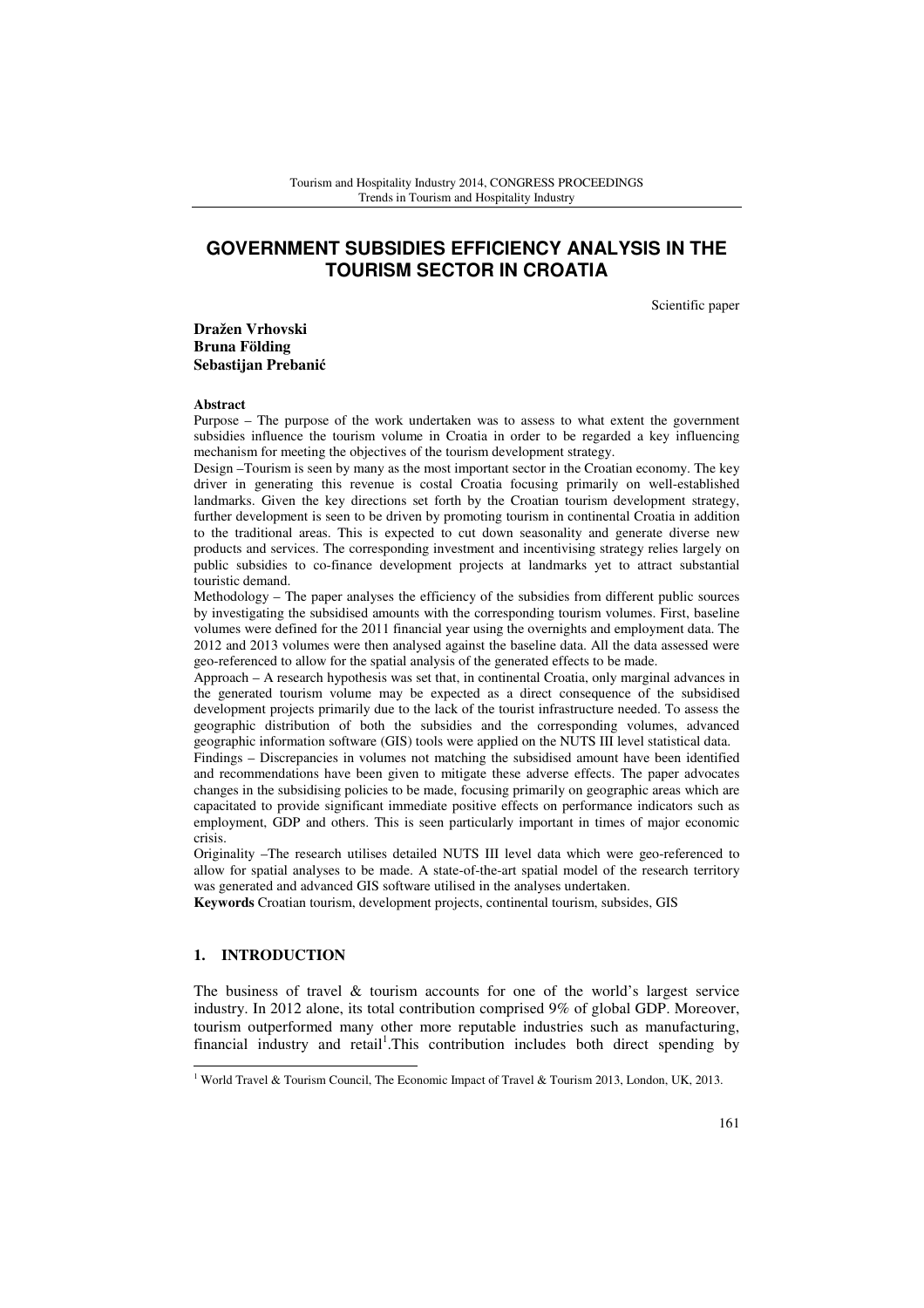residents and non-residents of a given country on leisure, cultural, recreational and other such services, as well as indirect purchases of goods and services dealing directly with tourists, which have wider impacts on the economy.

In addition to impacting national GDP, being very labour-intensive with great involvement by the local population, the travel  $\&$  tourism industry also has got significant impact on employment. In 2012 tourism supported more than one hundred million jobs worldwide. This is expected to have risen by 1.2% in 2013 and further by 2.0% per annum by  $2023^2$ .

Finally, a third measure typically used to assess the impact of the tourism sector on the economy is the investment volume. It is regarded by many a highly important performance indicator given that it corresponds closely with the sector's growth potentials and provides grounds for business continuity and sustainable development.



Figure 1: **Direct foreign investments vs. EU financing in Croatia** 

Source: Republic of Croatia, Ministry of Regional Development and EU Funds, 2013; Croatian National Bank, 2014

As much as 11% of worldwide capital investments target the tourism industry making it a lucrative business sector to work with<sup>3</sup>. In some of these investments public cofinancing may reach up to 99% of the project value. It may therefore be argued that the government support is of the outmost importance for a given economy to develop and generate positive spin-off effects. However, the corresponding absolute values may suggest a different perspective making the public funding a deadweight rather than incentive. Thus, for instance, if direct foreign investments in Croatia are compared to

 2 World Travel & Tourism Council, The Economic Impact of Travel & Tourism 2013, London, UK, 2013.

<sup>3</sup> Kopačević, N., *Government Subsidies in Tourism*, Master Thesis, University of Rijeka Faculty of Tourism and Hospitality Management, Rijeka, Croatia, 2010.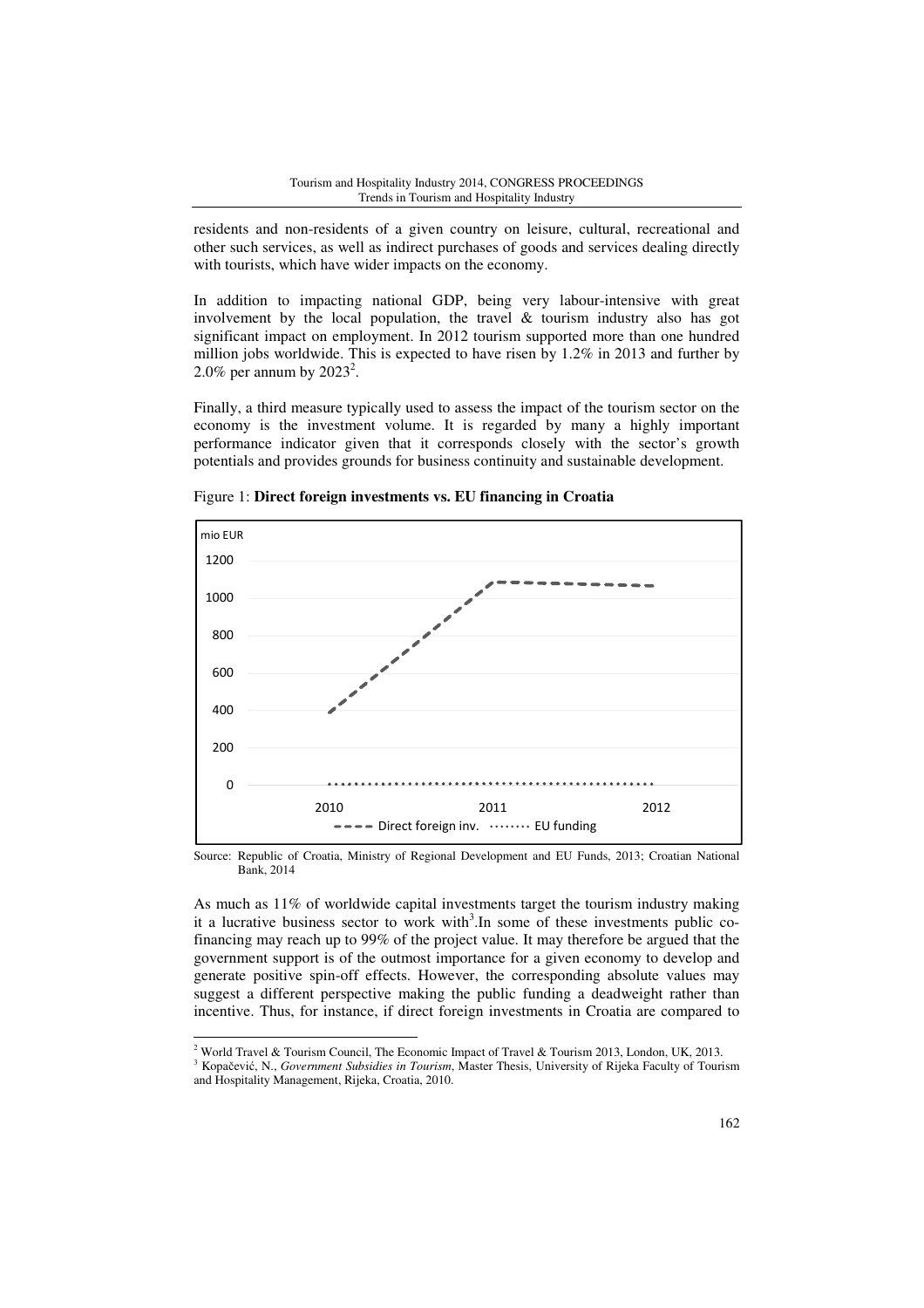the EU investments subsidising various development projects in the pre-accession period (Figure 1), it can be seen that the influence of the latter on the national economy is marginal. At the same time, managing these projects required substantial effort, time and manpower to be invested to meet the requirements of the funding approval procedure.

## **2. TOURISM IN CROATIA**

By becoming an EU member state, Croatia further affirmed its position as one of the most popular European tourist destinations. Its Mediterranean climate and long Adriatic coastline attract great many holidaymakers from EU member states which in 2012 made more than 7 million trips to Croatia, accounting for over 60 million tourism nights and nearly  $\epsilon$ 7 billion of tourism expenditure<sup>45</sup>.

Despite being ranked as close to top 10 EU countries by both the total number of arrivals (Figure 2) and the number of arrivals per total area of the country (Figure 3), Croatian tourism experience immense seasonal variations in the generated turnover and volume in general. The strong seasonality has been recognised as a critical factor impeding more sustainable development of the sector<sup>6</sup>. The peak season lasts for two months only accounting for nearly 60% of the nights spent. Compared with the EU-28, this is almost double the share<sup>7</sup>. As a result, the industry is repeatedly in a suboptimal operating regime being either over capacitated during the off-peak season, struggling to cover the costs of the idle resources, or under capacitated to meet the peak demands in summer.

Another compelling factor is the accommodation infrastructure which is mostly situated in coastal areas at well-established landmarks and resorts. The focus on coastal tourism may partially explain the seasonal character of Croatian tourism, hence it has been recognised as a key development area for generating new off-peak demand<sup>8</sup>. The corresponding new products and services are expected to follow the ongoing trends which may be summarised as follows<sup>9</sup>:

- occurrence of shorter and more frequent holidays,
- increasing number of visits by elderly population of tourists,
- expectations for new innovative products and services by more demanding and sophisticated visitors,
- expectations for tailor-made holiday offering and individual approach to customers,

 4 Demunter, C., Dimitrakopoulou, K., *Tourism Statistics for Croatia*, Statistics in Focus, 2/2014, Eurostat, 2014.

<sup>5</sup> Republic of Croatia, Ministry of Tourism, Tourism in Numbers 2012, 2013.

<sup>6</sup> Republic of Croatia, Ministry of Tourism, Croatian Tourism Development Strategy until 2020, 2013.

<sup>7</sup> World Travel & Tourism Council, The Economic Impact of Travel & Tourism 2013, London, UK, 2013.

<sup>8</sup> Republic of Croatia, Ministry of Tourism, Croatian Tourism Development Strategy until 2020, 2013.

<sup>9</sup> Baldigara, T., Mamula, M, "Tourism Statistics in Croatia: Present Status and Future Challenges", in XI International Conference Service Sector in Terms of Changing Environment, Procedia - Social and Behavioral Sciences 44 ( 2012), 53-61.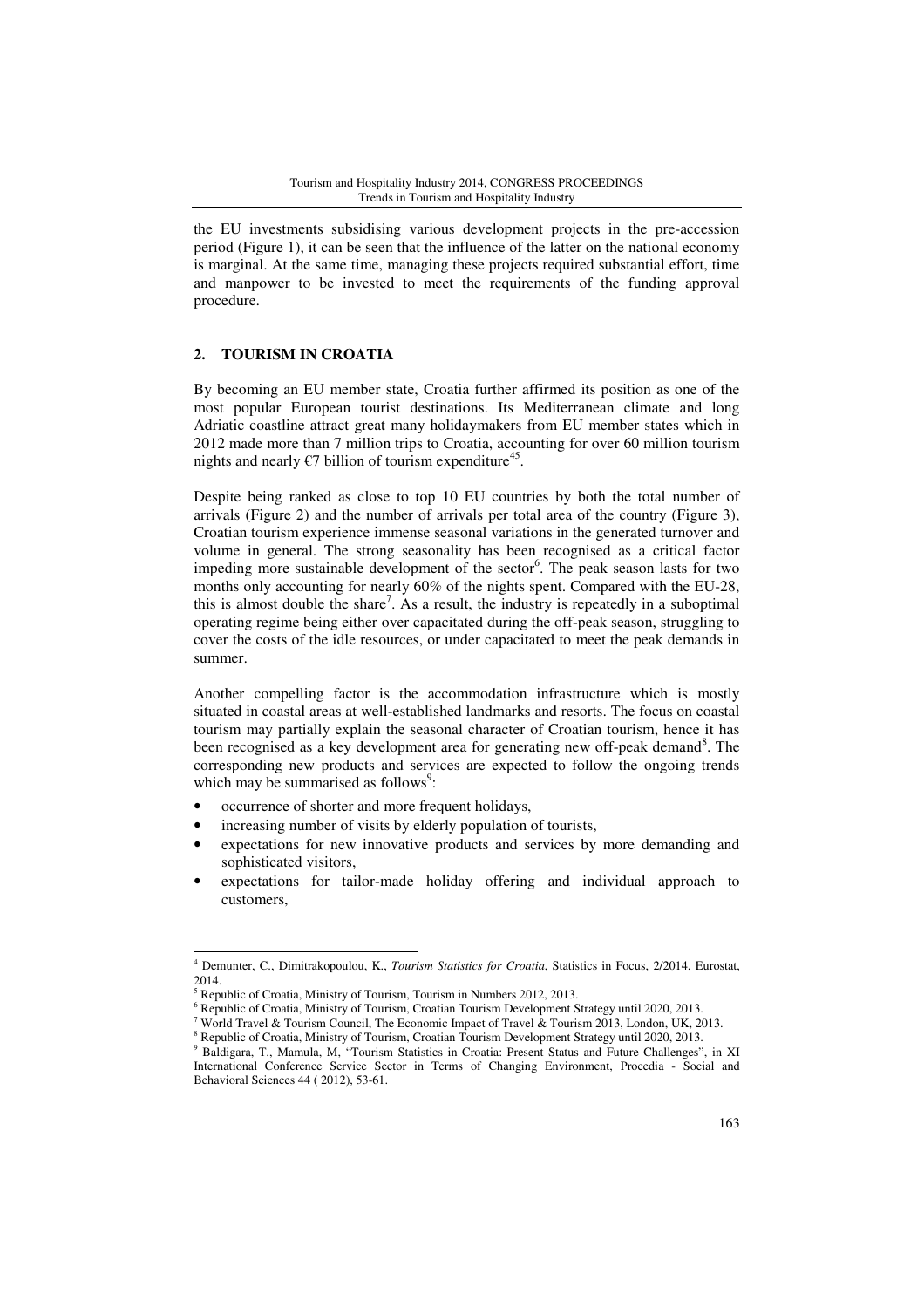#### Tourism and Hospitality Industry 2014, CONGRESS PROCEEDINGS Trends in Tourism and Hospitality Industry

- safety issues and terrorism threats becoming a compelling factors in choosing holiday destinations,
- climate changes shifting focus from popular destinations to those yet to be discovered,
- emerging new technologies generating a new generation of holidaymakers.

#### in '000 000 160 140 120 100 80 60 40 20 п  $\theta$ France Austria Belgium<br>Czech Republic Croatia Finland Denmark Slovenia Estonia Cyprus Iceland Lithuania Latvia Malta Italy Spain **Germany** Netherlands Sweden Poland Greece Portugal Czech Republic Hungary Romania Bulgaria Slovakia Luxembourg **iechtenstein**

## Figure 2: **Number of arrivals in 2012**

Source: Eurostat, 2014

Figure 3: **Number of arrivals in 2012 per km<sup>2</sup>**



Source: Eurostat, 2014

Given the above, further development of the sector is seen to be driven by promoting tourism in continental Croatia in addition to the traditional areas. Apart from cutting down seasonality by attracting new types of tourists, this is also expected to mitigate adverse effects of operating in suboptimal regimes explained earlier. In order to build infrastructure needed to facilitate tourism in the new areas, government subsidies are seen as the primary source of funding needed to kick-off the corresponding development projects.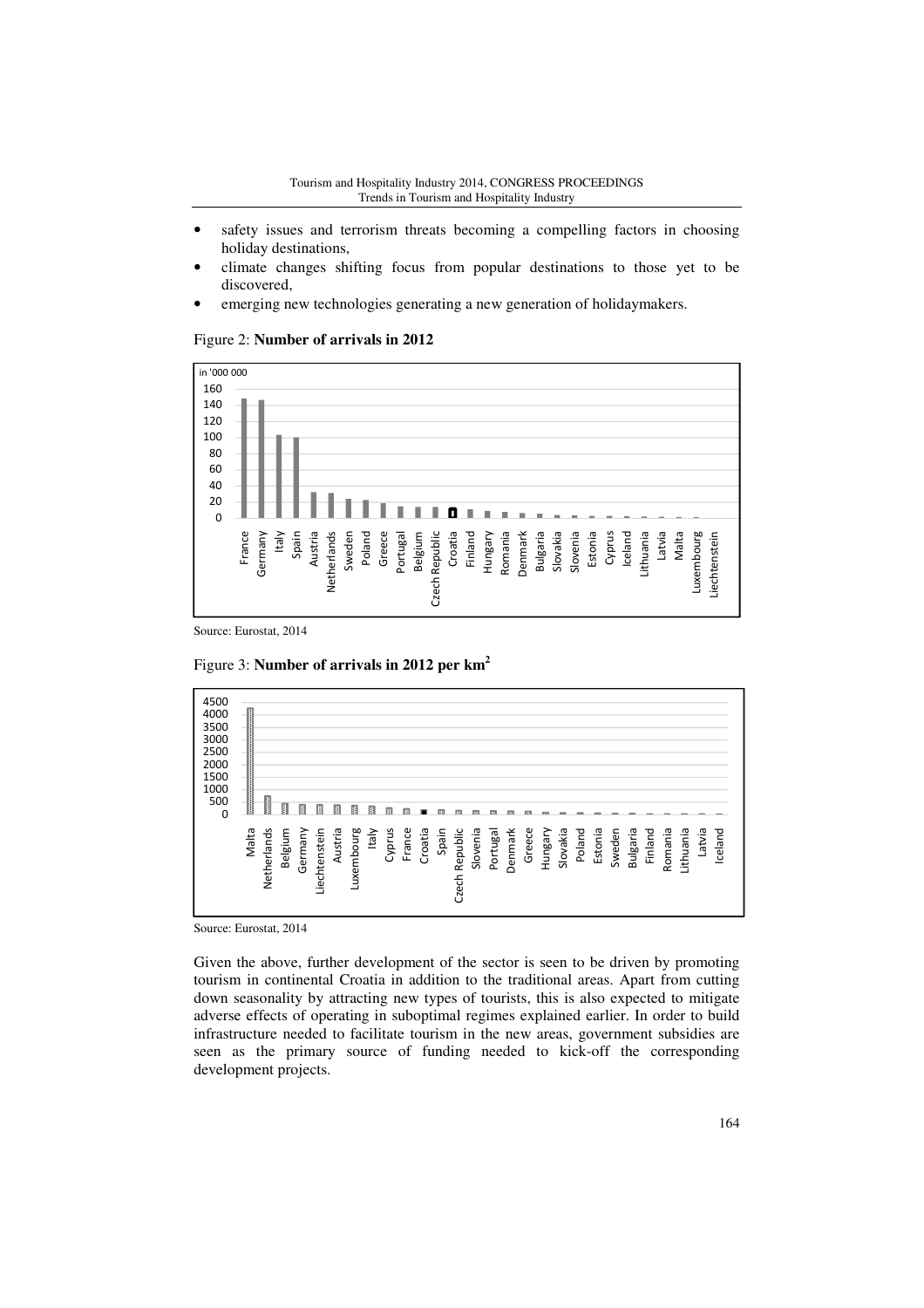## **3. SUBSIDIES IN THE CROATIAN TOURISM SECTOR**

Generating good decision making about public funding requires processes for decisionmaking that facilitate good analysis and temper the influence of self-interest. The corresponding decisions are seldom driven by the dictates of cost-benefit analyses, but rather focus on improving living standards by redistributing infrastructural resources making them accessible to a larger population of users. This however means that projects may fail to generate positive outcomes despite being substantially subsidised<sup>10</sup>. Therefore, a combination of good government policies and appropriate fiscal support for optimal structuring of private projects is most likely to be sufficient to ensure that socially valuable projects are successfully completed $11$ .

| <b>Operative Programme</b> | Allocated     | Contracted   | Amount       | <b>Contracting</b> | Payment |
|----------------------------|---------------|--------------|--------------|--------------------|---------|
|                            | <b>Amount</b> | Amount       | Paid         | Rate               | Rate    |
|                            |               | 3            | 4            | 5(3/2)             | 6(4/2)  |
| IPA I (2007-2013)          | 249.047.325€  | 168.020.117€ | 139.142.070€ | 67,47%             | 55,87%  |
| IPA II (Cross-border       | 17.519.302€   | 12.263.321€  | 9.131.395€   | 70.00%             | 52,12%  |
| Cooperation +              |               |              |              |                    |         |
| Transnational              |               |              |              |                    |         |
| Programme 2007-2013)       |               |              |              |                    |         |
| IPA V (2007-2013)          | 144.283.680€  | 77.969.325€  | 92.697.409€  | 54,04%             | 64,25%  |
| <b>TOTAL:</b>              | 410.850.307€  | 258.252.763€ | 240.970.874€ |                    |         |

Table 1: **Financial Review of the Pre-Accession Assistance Programmes 2007-2013** 

Source: Republic of Croatia, Ministry of Regional Development and EU Funds, The Total Financial Review of the Pre-Accession Assistance Programmes and SKF 2007-2013 [online], Available at \*http://www.strukturnifondovi.hr, [Accessed 01 March 2014]

Fiscal support from the EU may be either in the form of grants, public tenders, loans or guaranties<sup>12</sup>. An EU programme which was utilised most to subsidise investments in Croatian tourism in the late pre-accession period was the Instruments for Pre-Accession Assistance (IPA) programme exceeding  $\epsilon$ 400 million in total<sup>1314</sup>. As can be seen from Table 1, despite its size, roughly only a half of the allocated funds have been used. It is reasonable to expect that some of the subsidised projects will fail to demonstrate longterm sustainability which, coupled with the relatively low payment rate, lowers down the overall success rate of the assistance programmes even further. This may hence suggest that perhaps a different approach should have been exercised focusing on projects with quick impacts on the economy and GDP growth in particular.

l

<sup>10</sup> Kopačević, N., *Government Subsidies in Tourism*, Master Thesis, University of Rijeka Faculty of Tourism and Hospitality Management, Rijeka, Croatia, 2010.

Irwin, T., "Public Money for Private Infrastructure: Deciding When to Offer Guarantees, Output-based Subsidies, and Other Fiscal Support", The World Bank, Paper No 10, Washington, D.C., USA, 2003.

<sup>12</sup> Belić, M., *Subsidies and EU Public Tenders*, Nova knjigaRast, Zagreb, 2011.

<sup>&</sup>lt;sup>13</sup> Belić, M., Štilinović, J., *EU Funds and Programmes for Tourism*, Nova knjigaRast, Zagreb, 2013.

<sup>&</sup>lt;sup>14</sup> Republic of Croatia, Ministry of Regional Development and EU Funds, The Total Financial Review of the Pre-Accession Assistance Programmes and SKF 2007-2013 [online], Available at

<sup>\*</sup>http://www.strukturnifondovi.hr, [Accessed 01 March 2014].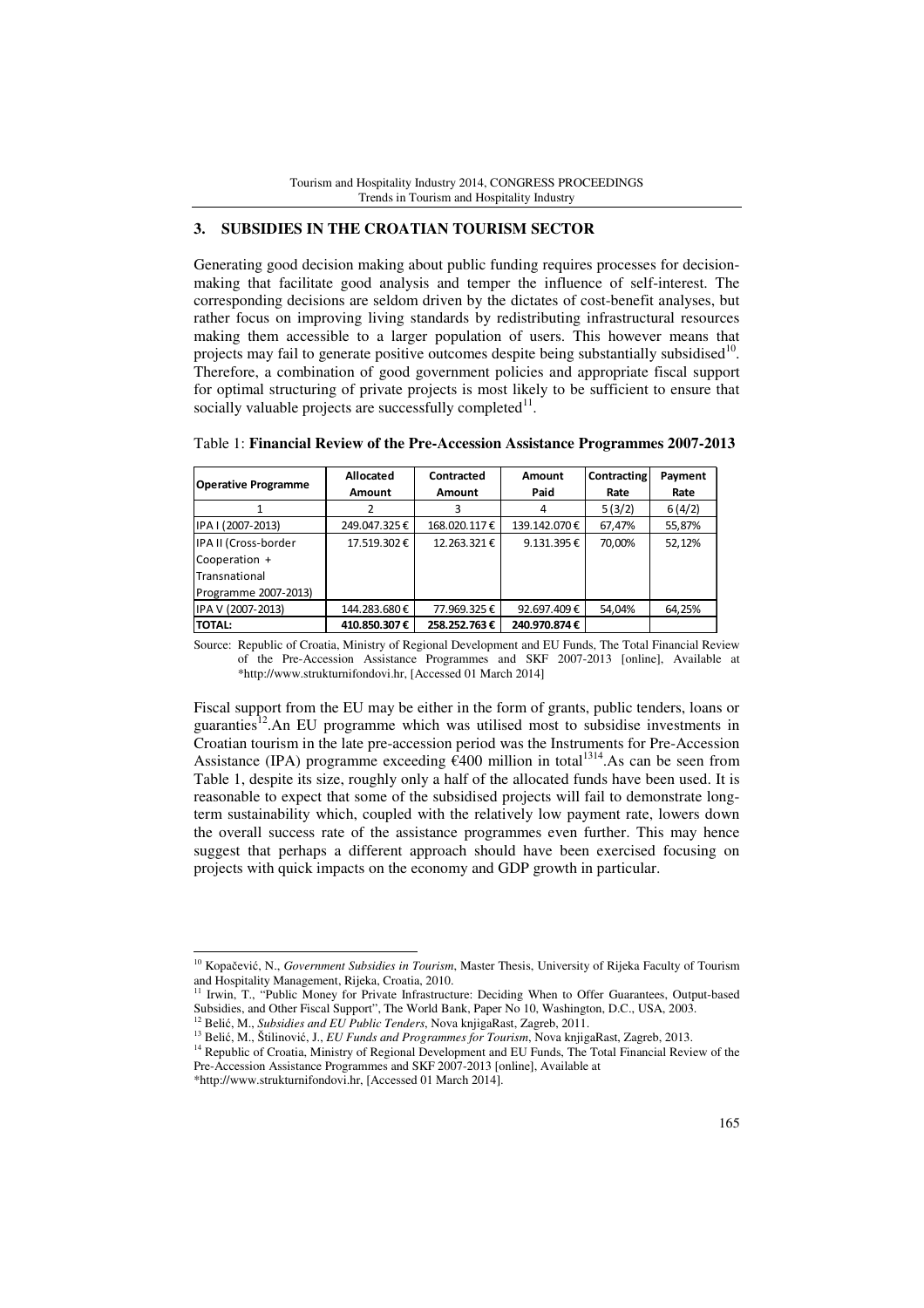## **4. RESEARCH UNDERTAKEN**

To study the effects of the government subsidies on the tourist volume, a research hypothesis was set that, in continental Croatia, only marginal advances in the generated volume should be expected as a direct consequence of the subsidised development projects, primarily due to the lack of the corresponding tourist infrastructure needed. Furthermore, immense seasonal variations in the generated tourism volume suggest that more noticeable short-term growth may be expected at already established locations if the two-month peak season, accounting for almost 60% of the total tourism volume, would be extended as has been the case with the top 10 EU countries<sup>15</sup>.

In carrying out the research, the following grant schemes were analysed:

- schemes supporting events for tourism promotion,
- grants targeting undeveloped tourist areas,

l

- grants from the "Innovative Tourism" and "Step Further" programmes of the Croatian Ministry of Tourism and
- EU grants for development projects in tourism.

The efficiency of the above subsidies was assessed by investigating the effects on the tourist volume. The indicators used to measure the changes in the volume were the number of overnights and the employment rate. Although the GDP growth was also indicated earlier in Section 1 as an important performance measure, it was not used in the study. Such an approach was influenced by the fact that the national GDP in the assessment period was in its record decline hence it would be hard to expect any positive impact on the local GDP values anyhow<sup>16</sup>.

First, baseline volumes were defined for the 2011 financial year using the overnights data (Table 2). Given that a more balanced geographic distribution of the tourism volume has been identified as a strategic development goal<sup>17</sup>, to analyse the geography of the volume measures chosen, advanced geographic information software (GIS) tools were utilised on the detailed NUTS III (Nomenclature of territorial units for statistics) statistical data.

Figure 4 hence depicts the 2011 overnight data by every 100.000 nights spent represented as a separate dot. As can be seen from the figure, the contribution of the continental Croatia is marginal and accounts for less than 5% of the total volume (Table 2). Upon setting up the baseline, the 2012 and 2013 volumes were analysed against the baseline data. The results show that both continental and coastal counties do not seem to follow any growth pattern and only a few of them have demonstrated sustainable growth. As can be seen from Figure 5, only three out of seven coastal counties and five out of fourteen continental counties demonstrated positive growth in the two consecutive years of the study period. Interestingly, the county with the highest

<sup>&</sup>lt;sup>15</sup> World Travel & Tourism Council, The Economic Impact of Travel & Tourism 2013, London, UK, 2013.

<sup>16</sup> Croatian Bureau of Statistics, Gross Domestic Product – Flash Estimate [online], Available at: \*http://www.dzs.hr, [Accessed 10 March 2014].

<sup>&</sup>lt;sup>17</sup> Republic of Croatia, Ministry of Tourism, Croatian Tourism Development Strategy until 2020, 2013.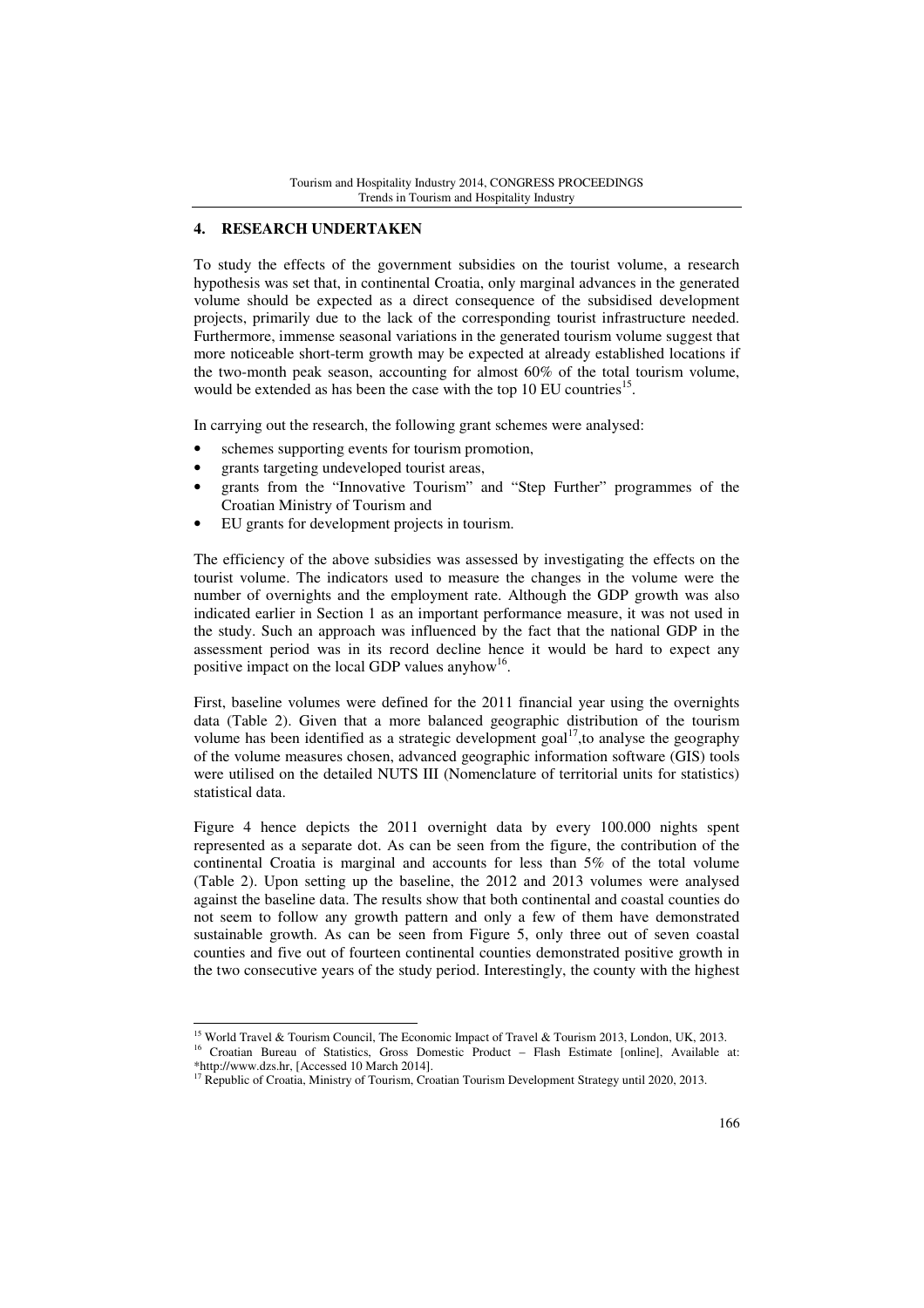#### Tourism and Hospitality Industry 2014, CONGRESS PROCEEDINGS Trends in Tourism and Hospitality Industry

contribution to Croatian tourism (Istarska County) failed to generate consecutive positive growth.

#### Table 2: **Overnights Data by Counties**

|                            | <b>OVERNIGHTS</b> |               |            | <b>GROWTH RATE</b> |          |
|----------------------------|-------------------|---------------|------------|--------------------|----------|
|                            | 2011              | 2012          | 2013       | 2012               | 2013     |
|                            | 1                 | $\mathcal{P}$ | 3          | 4(2/1)             | 5(3/2)   |
| <b>Croatia Total</b>       | 60.354.275        | 62.742.417    | 64.827.814 | 3,96%              | 3,32%    |
| <b>Costal Counties</b>     | 58.015.765        | 60.303.914    | 62.090.899 | 3,94%              | 2,96%    |
| Primorsko-goranska         | 11.741.692        | 11.973.931    | 12.348.195 | 1,98%              | 3,13%    |
| Ličko-senjska              | 1.697.107         | 1.824.036     | 1.949.651  | 7,48%              | 6,89%    |
| Zadarska                   | 6.481.067         | 6.783.072     | 6.747.858  | 4,66%              | $-0,52%$ |
| Šibensko-kninska           | 3.975.122         | 4.139.536     | 4.513.814  | 4,14%              | 9,04%    |
| Splitsko-dalmatinska       | 10.250.215        | 10.517.880    | 11.467.965 | 2,61%              | 9,03%    |
| Istarska                   | 19.095.401        | 19.877.368    | 19.445.130 | 4,10%              | $-2,17%$ |
| Dubrovačko-neretvanska     | 4.775.161         | 5.188.091     | 5.618.286  | 8,65%              | 8,29%    |
| <b>Continetal Counties</b> | 2.338.510         | 2.438.503     | 2.736.915  | 4,28%              | 12,24%   |
| City of Zagreb             | 1.183.125         | 1.245.669     | 1.451.891  | 5,29%              | 16,56%   |
| Zagrebačka                 | 66.502            | 67.703        | 83.382     | 1,81%              | 23,16%   |
| Krapinsko-zagorska         | 153.046           | 161.811       | 177.587    | 5,73%              | 9,75%    |
| Sisačko-moslavačka         | 87.317            | 82.303        | 84.498     | $-5,74%$           | 2,67%    |
| Karlovačka                 | 269.291           | 303.522       | 324.039    | 12,71%             | 6,76%    |
| Varaždinska                | 118.597           | 115.008       | 111.549    | $-3,03%$           | $-3,01%$ |
| Koprivničko-križevačka     | 25.351            | 29.037        | 28.337     | 14,54%             | $-2,41%$ |
| Bjelovarsko-bilogorska     | 30.468            | 31.294        | 32.565     | 2,71%              | 4,06%    |
| Virovitičko-podravska      | 32.917            | 29.252        | 32.406     | $-11,13%$          | 10,78%   |
| Požeško-slavonska          | 23.627            | 19.299        | 22.376     | $-18,32%$          | 15,94%   |
| Brodsko-posavska           | 33.127            | 35.585        | 43.545     | 7,42%              | 22,37%   |
| Osječko-baranjska          | 173.892           | 168.122       | 169.952    | $-3,32%$           | 1,09%    |
| Vukovarsko-srijemska       | 62.394            | 60.538        | 75.606     | $-2,97%$           | 24,89%   |
| Međimurska                 | 78.856            | 89.360        | 99.182     | 13.32%             | 10.99%   |

Source: Croatian Bureau of Statistics, Gross Domestic Product – Flash Estimate [online], Available at: \*http://www.dzs.hr, [Accessed 10 March 2014]

If the volumes are normalised as a percent of the total volume, it can be seen that the highest growth rates are measured in mainland Croatia (Figure 6). Such a contribution is somewhat expected from undeveloped areas, however, despite the high growth rates, almost all continental counties demonstrate growth inconsistencies and significant oscillations between the 2012 and 2013 data. This may suggest a lack of a sound policy aimed at bringing balanced nation-wide growth of the sector.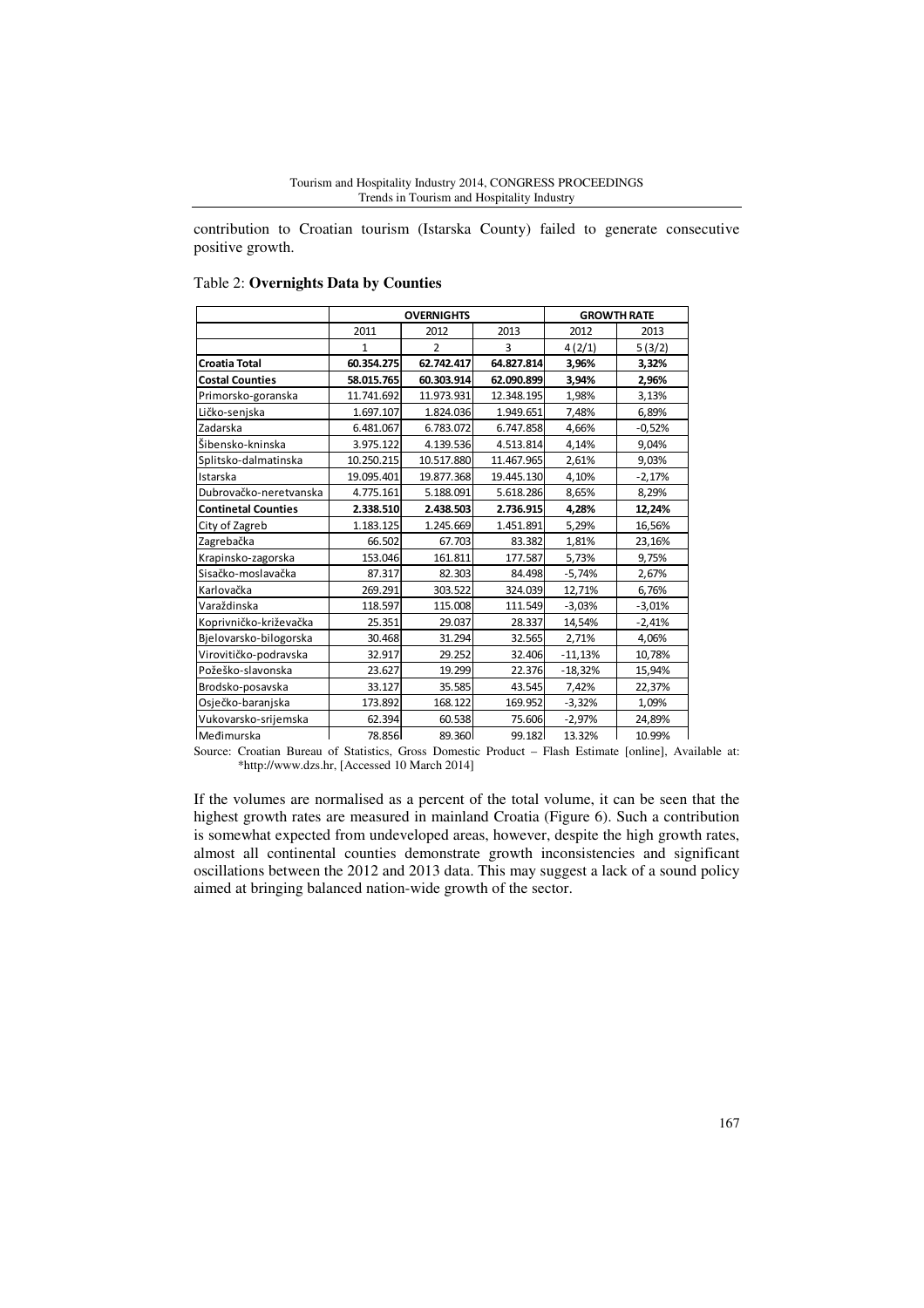

Figure 4: **Geographic distribution of the baseline data**

Figure 5: **Croatian counties with the sustainable tourism growth**

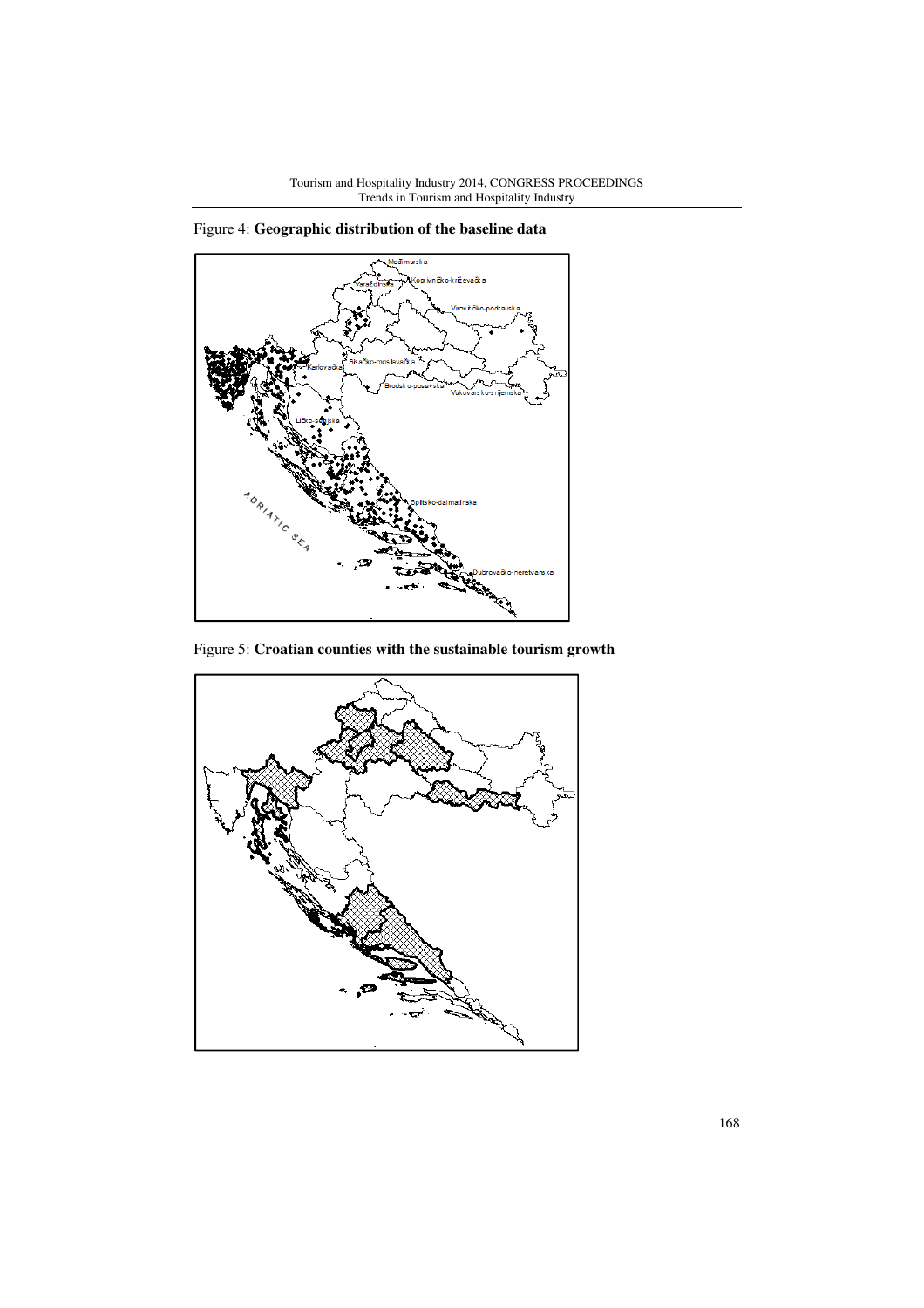

Figure 6:**Number of overnights and growth rate as a percent of total volume**

If the growth rates are analysed against the total amount of the government subsidies at a given geography, certain discrepancies may be found in terms that the generated growth in tourism volume in the year that followed the subsidised investment does not seem to match the subsidised amount (Figure 7). Thus for instance, in 2012 tourism in the City of Zagreb was subsidised with absolute amounts matching those of the areas which generate highest tourism volumes such as the Istarska County. However, at the same time the county generated the total of nearly 20 million overnights in 2013 as opposed to roughly 1.5 million overnights generated in Zagreb. Furthermore, as can be seen from Figure 7, the Osječko-baranjska County received in 2012 subsidies amounting over 1 million HRK (the equivalent of roughly  $\text{\textsterling}130.000$ ) which represented the third largest subsidy in continental Croatia. This however did not prove to be fruitful given that the growth rate the following year was a mere 1.09%. At the same time the neighbouring Vukovarsko-srijemska County generated an increase of nearly 25% in recorded overnights upon receiving approximately the same amount of subsidies.

Further to the above, the cost of every new overnight generated was the highest in the Osječko-baranjska County and amounted almost €80/ON. At the same time the coastal counties showed much better effects of the subsidies given. Thus for instance every  $1 \in$ invested in the Dubrovačko-neretvanska County generated almost 10 times higher volume than a euro invested in the City of Zagreb and 100 times the volume of the Sisačko-moslavačka or Bjelovarsko-bilogorska counties. In this regard, it may be argued that far more tangible and/or immediate positive effects would have been experienced if the subsidies were allocated according to economic rather than political reasoning. Given that the total funds allocated were spread across continental and coastal counties roughly in a 50:50 share, the latter is indeed more than obvious.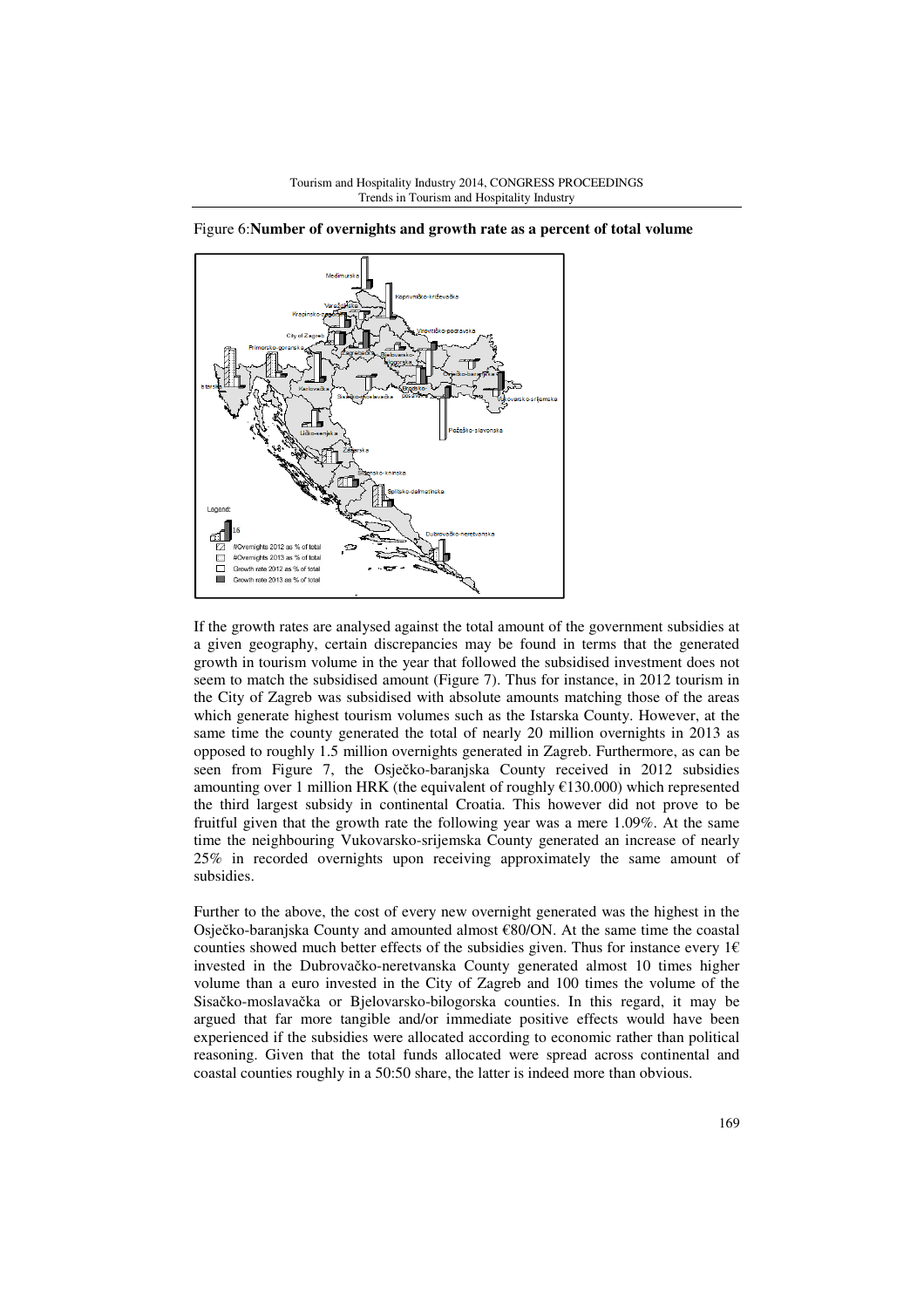

Figure 7: **Growth 2012-2013 vs. subsidies in 2012**

Table 3: **Cost of new overnights** 

|                            | € per new ON |  |  |
|----------------------------|--------------|--|--|
| <b>Costal Counties</b>     |              |  |  |
| Primorsko-goranska         | 0,90€        |  |  |
| Ličko-senjska              | 0,46€        |  |  |
| Zadarska                   | 4,40€        |  |  |
| Šibensko-kninska           | 0,37€        |  |  |
| Splitsko-dalmatinska       | 0,32€        |  |  |
| Istarska                   | 1,30€        |  |  |
| Dubrovačko-neretvanska     | $0,31 \in$   |  |  |
| <b>Continetal Counties</b> |              |  |  |
| City of Zagreb             | 2,65€        |  |  |
| Zagrebačka                 | 4,57€        |  |  |
| Krapinsko-zagorska         | 7,66€        |  |  |
| Sisačko-moslavačka         | 32,12€       |  |  |
| Karlovačka                 | $6,14 \in$   |  |  |
| Varaždinska                | 20,67€       |  |  |
| Koprivničko-križevačka     | 61,35€       |  |  |
| Bjelovarsko-bilogorska     | 35,05€       |  |  |
| Virovitičko-podravska      | 21,29€       |  |  |
| Požeško-slavonska          | 17,96€       |  |  |
| Brodsko-posavska           | 12,40€       |  |  |
| Osječko-baranjska          | 77,35€       |  |  |
| Vukovarsko-srijemska       | 10,25€       |  |  |
| Međimurska                 | 7.34€        |  |  |

Source: Croatian Bureau of Statistics, Gross Domestic Product – Flash Estimate [online], Available at: \*http://www.dzs.hr, [Accessed 10 March 2014]; Republic of Croatia, Ministry of Tourism [online], Available at: \*http://www.min.hr, [Accessed 11November 2013]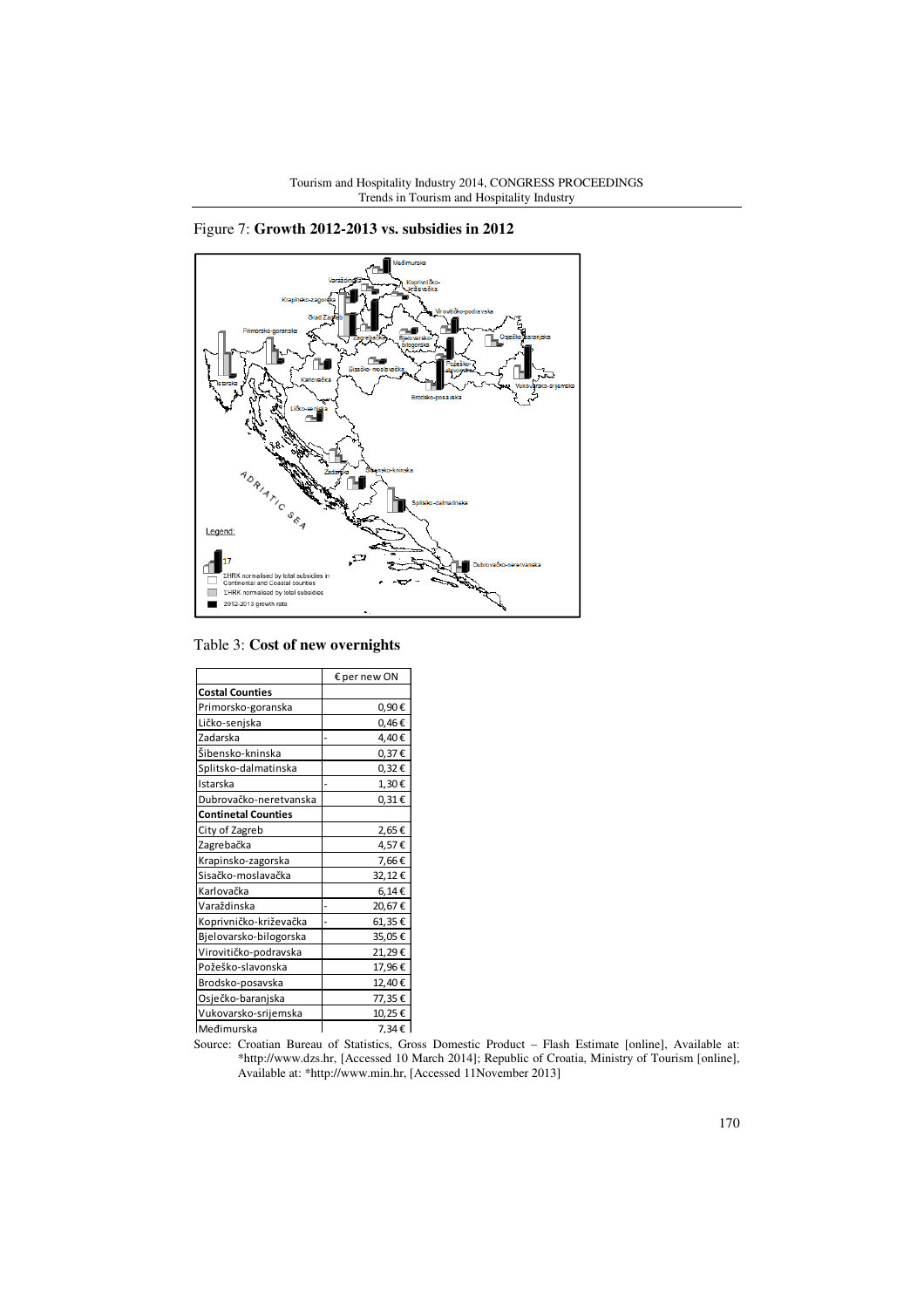Relatively poor outputs in the generated volumes may also be seen if the effects are analysed using the employment rate as the performance indicator. In this regards, despite the substantial subsidies received in 2012 by the Osječko-baranjska County as explained earlier, the unemployment rate rose by more than  $5\%$  in 2013<sup>18</sup>.It needs to be said however that such an outcome was somewhat expected given that the nation-wide employment in the tourism sector recorded a 7% decline in the number of persons employed in 2013.

## **5. CONCLUSIONS AND RECOMMENDATIONS FOR FUTURE WORK**

Tourism in Croatia is undisputedly a sector with substantial contribution to the national economy. With its 20% share in the national GDP and roughly  $\epsilon$ 7 billion in revenue, tourism is seen by many as the most promising sector to secure future economic growth<sup>19</sup>. Extreme seasonality however impedes significant development of the sector and measures are sought to balance the volumes in peak and off-peak seasons. One such measure recognised by the Croatian tourism development strategy is aimed at exploiting touristic potentials of undiscovered continental Croatia, and as such it has been substantially funded by different public sources.

The study has shown that, despite the financial support, certain continental areas still failed to generate significant growth in the tourism volume. Indeed, it may be argued that any major economic development needs to be preceded by substantial investments and the effects may need time to materialise. Nevertheless, given the large disproportion in the cost of generating new volume in continental Croatia compared to the corresponding cost at coastal areas, it may be concluded that changes in the subsidising policies should be introduced. As the ongoing economic crisis puts emphasis on achieving quick wins and immediate effects on indicators such as employment, GDP and generated revenue, focusing on core business – or in this particular case off-peak offer in coastal Croatia – is seen far more appropriate.

As discussed earlier, the influence of public subsidies on the national economy may sometimes be marginal despite the absolute amount that has been invested. At the same time, managing these projects very often requires substantial effort, time and manpower to be invested by the project partners in order to meet the requirements of the funding approval and project delivery procedures. As such, it is reasonable to expect that higher efficiencies will be accomplished at projects delivered by experienced partners and/or projects larger in size and hence easier to enforce the progress monitoring mechanisms upon.

The study also suggested that a balanced politically correct approach was exercised in distributing the allocated funds geographically. As it may be expected that less established resorts were under capacitated to utilise the funding in a timely and efficient manner, the partial utilisation of the allocated funds shown in Table 1 may be attributed directly to inappropriate selection of projects to be sponsored. In this regard,

l

<sup>&</sup>lt;sup>18</sup> Croatian Chamber of Economy [online], Available at: \*http://www.hgk.hr, [Accessed 13 March 2014].

<sup>&</sup>lt;sup>19</sup> Republic of Croatia, Ministry of Tourism, Tourism in Numbers 2012, 2013.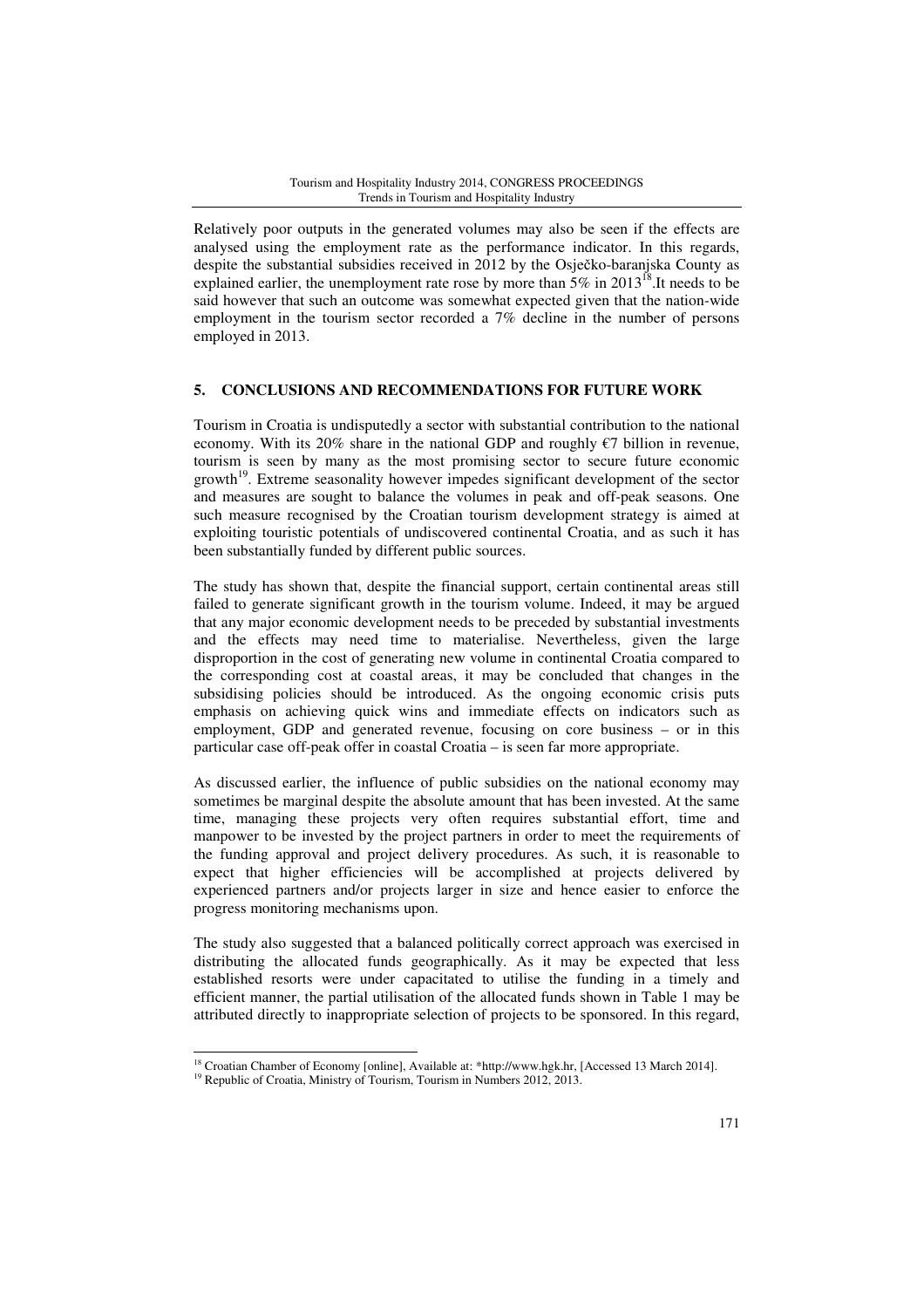focusing on projects aimed at coupling the existing physical infrastructure with stateof-the-art technological advances which would bring the touristic offer closer to potential visitors may seem far more beneficial $^{20}$ .

Even though the results of the study undertaken may be found conclusive enough to generate interest for changes in the subsidising policies, certain aspects have been identified as interesting for future work. In this regard, providing detailed breakdown of the funding by project and/or resort is seen beneficial. In addition, assessing the long-term effects of the subsidies analysed in this study is also seen appropriate.

#### **REFERENCES**

l

- Baldigara, T., Mamula, M, "Tourism Statistics in Croatia: Present Status and Future Challenges", in XI International Conference Service Sector in Terms of Changing Environment, Procedia - Social and Behavioral Sciences 44 ( 2012), 53-61.
- Belić, M., *Subsidies and EU Public Tenders*, Nova knjiga Rast, Zagreb, 2011.
- Belić, M., Štilinović, J., *EU Funds and Programmes for Tourism*, Nova knjiga Rast, Zagreb, 2013.
- Croatian Bureau of Statistics, Gross Domestic Product Flash Estimate [online], Available at: \*http://www.dzs.hr, [Accessed 10 March 2014]
- Croatian Bureau of Statistics, "Persons in Paid Employment, By Activities", First Release, No. 9.2.1/1., Zagreb, 2014.
- Croatian Chamber of Economy [online], Available at: \*http://www.hgk.hr, [Accessed 13 March 2014]
- Croatian National Bank, Foreign Direct Investments in Croatia [online], Available at: \*http://www.hnb.hr, [Accessed 02 March 2014]
- Demunter, C., Dimitrakopoulou, K., *Tourism Statistics for Croatia*, Statistics in Focus, 2/2014, Eurostat, 2014.
- Irwin, T., "Public Money for Private Infrastructure: Deciding When to Offer Guarantees, Output-based Subsidies, and Other Fiscal Support", The World Bank, Paper No 10, Washington, D.C., USA, 2003
- Kopačević, N., *Government Subsidies in Tourism*, Master Thesis, University of Rijeka Faculty of Tourism and Hospitality Management, Rijeka, Croatia, 2010.
- Lathiras, P., Zopidou, A., Mylonakis, J., Tahinakis, P., Protogeros, N., Valachis, I., "An Evaluation of Websites Quality Factors in Agro Travel and Ecotourism", *Tourism and Hospitality Management*, Vol. 16, No. 1, 2010, 11-30.
- Republic of Croatia, Ministry of Regional Development and EU Funds, Meeting EU Funds: Most Successful Local EU Projects in Croatia 2010-2012, Ministry of Regional Development and EU Funds Croatia, 2013.
- Republic of Croatia, Ministry of Regional Development and EU Funds, The Total Financial Review of the Pre-Accession Assistance Programmes and SKF 2007-2013 [online], Available at: \*http://www.strukturnifondovi.hr, [Accessed 01 March 2014]
- Republic of Croatia, Ministry of Tourism [online], Available at: \*http://www.min.hr, [Accessed 11November 2013]
- Republic of Croatia, Ministry of Tourism, Croatian Tourism Development Strategy until 2020, 2013.
- Republic of Croatia, Ministry of Tourism, Tourism in Numbers 2012, 2013.
- World Travel & Tourism Council, The Economic Impact of Travel & Tourism 2013, London, UK, 2013.

<sup>20</sup> Lathiras, P., Zopidou, A., Mylonakis, J., Tahinakis, P., Protogeros, N., Valachis, I., "An Evaluation of Websites Quality Factors in Agro Travel and Ecotourism", *Tourism and Hospitality Management*, Vol. 16, No.1, 2010, 11-30.